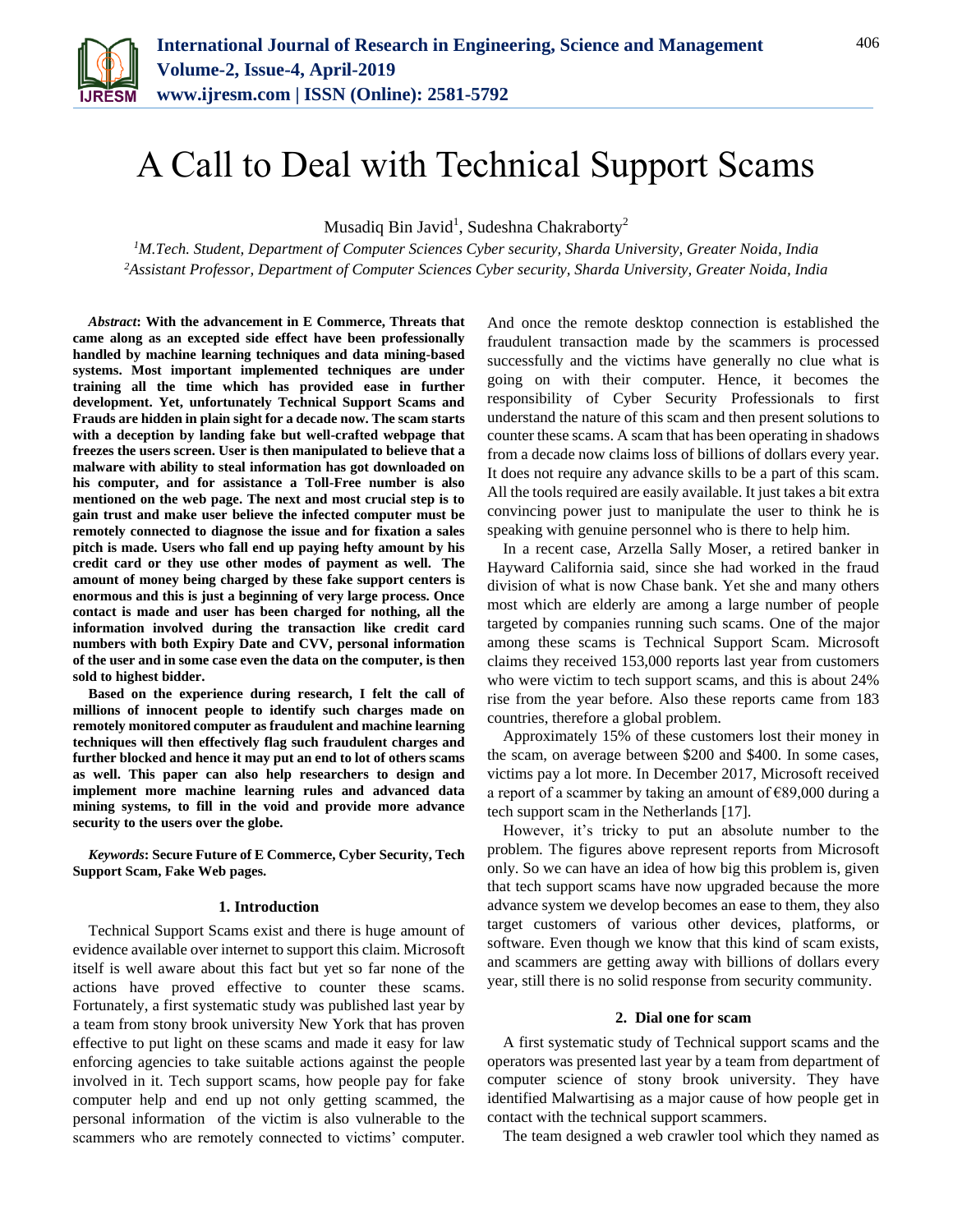

"ROBOVIC" capable of discovering hundreds of phone numbers and domains operated by scammers on weekly bases and the results they retrieved helped them to analyse the whole infrastructure of basic Technical Support Scam.

They continued to run their automated web crawler tool for 8 months and collected a huge amount of data exposing domains and Toll Free numbers used by the scammers'. Further, they interacted with 60 scammers posing as one of their customers to get the insight of the whole process. The work done by the team was very effective and taken seriously by the law enforcing agencies who were able to nab few culprits from the information provided from their tool "ROBOVIC" [2].

# *A. Robovic*

For finding of every possible scam, there was a development of a tool known as the "ROBOVIC" (or robotic victim that visits millions of websites itself in search of scams. their crawler was targeted to the best known websites in which the scammers create "typosquatting" i.e pages that impersonate as legitimate web sites and there are certain URL shorteners showing the spammy ads to the visitors. ROBOVIC visited about 5 million pages and discovered that about 22,000 tech support scam pages were hosted at a rough estimate of 8,700 domains. There was luck and, they found that an Apache module used in 142 of those pages was exposing the traffic counting codes, which allowed the research people to know how many people were visiting those sites. The prior fake antivirus scams research indicate about two percent of the people fall for these similar traps, then the team estimated, that \$2,000 a day were charged by these domains. By periodically visiting of these scam sites, they got an idea of how much time these pages stay online before disappearing likely as the hosting companies of these domains removed the fraud. About 70 percent survived for between one and three days, though about 7 percent lasted well over a month. Based on all of that data taken together, the researchers roughly estimated that the scam domains they discovered made about \$75 million a year. But the researchers only found a fraction of these frauds and not the companies which create them, moreover they don't have the claim of the total no of fraud in the industries.

# **3. Interaction with scammers**

Once the team understood how people get in contact with the scammers, they further dialed 60 scam numbers which they were certain of the numbers do not belong to any legitimate organization. Creating a fake pop up of this kind is easily done in JavaScript and it is easier to deploy these fake pop ups along with a fake advertisement website. Once a customer selects any such website, within no time, the pop-up lands on victim's screen and freezes the computer. Generating calls is itself a whole new industry, who only deals with generating such calls using Ad Campaigns available easy nowadays. During my research one call is sold at an average \$10.The amount of such campaigns have risen to such value that even Google has undergo regular updates, to suspend such fake Ad Campaigns. I have given a sample of commonly used fake pop up.



*A. An organised technical support scam business model*

Tech support scams come in several forms, but they share a common plan and basic plan of attack:



Fig. 2. Organized Tech Support

The scammers claim to be certified technicians and they create an environment where a user ends up believing that all the information on the computer is under threat as there has been a network breach.

To achieve this level of trust, scammer uses few basic scare tactics and runs them on victim's computer and while scammer is faking the diagnosis of the computer, he keeps the victim involved in conversations to make the problem sound huge and to create necessity for the victim to take care of the issue.

# **4. Results**

- *A. Use of computer's inbuilt utilities*
	- CMD
	- NETSTAT
	- Action Center
	- Event viewer
	- Defining a certain virus to the user
	- Stopped services and drivers
- *Command prompt:* CMD is used in the beginning to run a directory scan by command 'dir/s or tree' and this explained as Scan of the computer and network for problems. While the files are flashed in CMD, scammer has already pasted a prewritten Text and presents it as warning alert.
- NETSTAT: Once this command is executed, we get active connection list IN CMD. The Foreign address column is explained as those devices who have tried to establish a connection with victims' computer. The entries that come up with different name apart from system host name are described as connections that are unauthorized.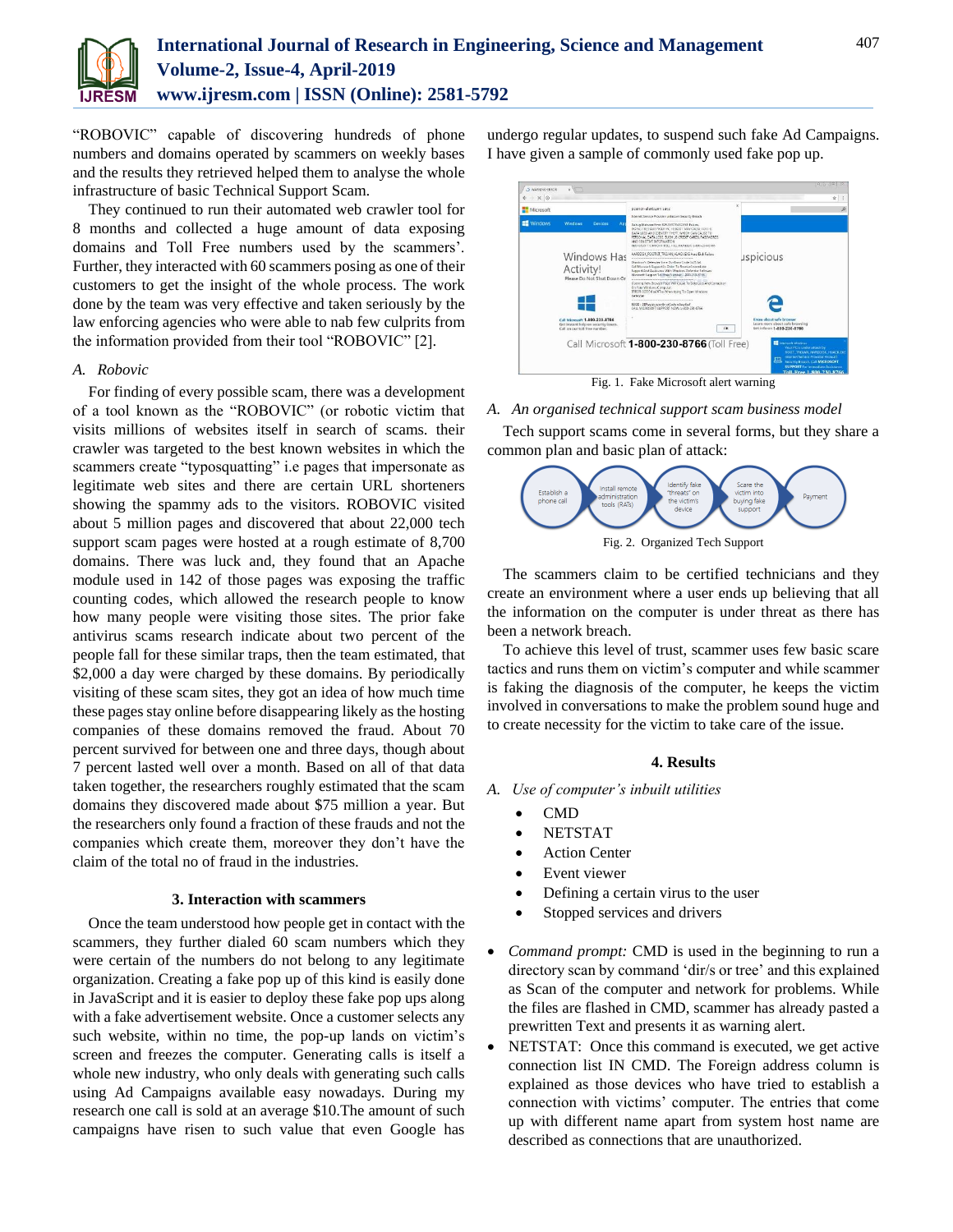

|                                      | <b>BEL</b> CAWINDOWS\system3Z\cmd.ex       |                             |                                                   |                                                                                                                         |        |          |
|--------------------------------------|--------------------------------------------|-----------------------------|---------------------------------------------------|-------------------------------------------------------------------------------------------------------------------------|--------|----------|
| χä<br>$-11$<br>$-2018$               | $10 - 06$                                  |                             |                                                   | 10,194 8D8A60696314DFE1F95655B3F7F34AA34D4A9616                                                                         |        |          |
| 20-11-2018                           | 09:38                                      |                             |                                                   | 483,392 8D48A9B64EC66EC6A948BE22EC2A4A34C5B985C0                                                                        |        |          |
| 28-11-2018                           | 06:57<br>82:29                             |                             |                                                   | 15,307 8D5A14D62292C6175FABBA3A29EB6DA1050390FE                                                                         |        |          |
| $21 - 11 - 2018$<br>$20 - 11 - 2018$ | 06:57                                      |                             |                                                   | 1,097 8D6485921A11D736C600B29CE486715875626005<br>1,623 8D68616781B27CB74D3C7955DBCBB56003181692                        |        |          |
| 28-11-2018                           | 89:52                                      |                             |                                                   | 1,688,498 8D7E7E47B5670C1D97B31BB48F70AC7EDCF36635                                                                      |        |          |
| $20 - 11 - 2018$                     | $10 - 13$                                  |                             |                                                   | 462,360 8D81BFC360689B9F7822B91012842D997BBA736A                                                                        |        |          |
| $19 - 11 - 2018$                     | 84:16                                      |                             |                                                   | 15,464 8DC35CB90B37BAF798E6D483B43F9BABED8D0FAD                                                                         |        |          |
| 28-11-2018                           | 09:40                                      |                             |                                                   | 1,745,851 800214587FF16A51AA3FE71E3C7912D3BE87B452                                                                      |        |          |
| $8 - 11 - 2018$                      | 89:56                                      |                             |                                                   | 10.458 8E1E45CDA2D7B2FF07401F10685BE969987EF99A                                                                         |        |          |
| $20 - 11 - 2018$                     | 20:12                                      |                             |                                                   | 9,753 BE1EFB6C6495BB6C3013B66AD942AC69F3DFC65B                                                                          |        |          |
| $28 - 11 - 2818$                     | 38:86                                      |                             |                                                   | 6,987 8E22520EF5A018532573870EA461D381864082D7                                                                          |        |          |
| 20-11-2018                           | 10:09                                      |                             |                                                   | 10,157 8E2B1FCD4D13993A4F0CC5F6D4D3989227BBCF29                                                                         |        |          |
| 28-11-2018                           | 30:13                                      |                             |                                                   | 2,041,089 8E633D19DFCFA7871B2375C0518040F9A64D493E                                                                      |        |          |
| 20-11-2018                           | 10:32                                      |                             |                                                   | 1,844,296 8E84D87714585EF8CE3C340C7A9D192F8D3F113C                                                                      |        |          |
| $19 - 11 - 2018$                     | 84:15                                      |                             |                                                   | 10,734 8E962A69D1FA5668603C618A9C198748D280BCFA                                                                         |        |          |
| $19 - 11 - 2018$                     | 04:27                                      |                             |                                                   | 16,171 8E97D4F11AB736508A38CDBB488B198BCC4531A3                                                                         |        |          |
| $9 - 11 - 2018$<br>28-11-2018        | 84:13<br>06:58                             |                             |                                                   | 19,490 8E98153F4210D684BCAE530B081BFE7DFC0C5706                                                                         |        |          |
| $20 - 11 - 2018$                     | 10:18                                      |                             |                                                   | 116 BEACBC42DCDD393EA45E9D52D4607A101640C865<br>1.998.976 8EE11260C95EE1002242A283251E4E6F734D029E                      |        |          |
| 28-11-2018                           | 89:59                                      |                             |                                                   | 1,694,783 BF14664FAF29BB76AA05E1BC39012F6AA6AD62E1                                                                      |        |          |
| $20 - 11 - 2018$                     | 20:12                                      |                             |                                                   | 79,411 8F1E5E273A8550F271F4D4012E998157DF555711                                                                         |        |          |
| 8-11-2018                            | 99:48                                      |                             |                                                   | 1,688,188 8F325C98CBD0657CEB1AF16D4A5B2B1B1F8D9D32                                                                      |        |          |
|                                      | 02:30                                      |                             |                                                   | 25,297 8F4329982BBC180803AAE2295F17077D2C87FC5E                                                                         |        |          |
| 21-11-2018<br>20-11-2018             | 20:12                                      |                             |                                                   | 31,124 8F507B33B95DB056B5106A01CF0D3F486916D22E                                                                         |        |          |
| $16 - 11 - 2018$                     | 22:31                                      |                             |                                                   | 26,108 8F8C294F651035F2F28A1B8F82EFAE7D8AF12CE8                                                                         |        |          |
| 28-11-2018                           | 10:13                                      |                             |                                                   | 10,426 8FB018AFC985260D48ED2C46E75172F507FF4BF3                                                                         |        |          |
| $8 - 11 - 2018$                      | 10:38                                      |                             |                                                   | 930,885 900CA998ECADF119E90AF4C6D6FEEA0BD8E0BFE8                                                                        |        |          |
|                                      |                                            |                             |                                                   |                                                                                                                         |        |          |
|                                      |                                            |                             |                                                   | ::\Users\benfi>NETWOKR_BREACH_DETECTEDDATA_UNDER_THREATKINDLY_CHECK_YOUR_NETWORK                                        |        |          |
|                                      |                                            |                             |                                                   |                                                                                                                         |        | $\times$ |
|                                      | CAWINDOWS\system32\cmd.exe                 |                             |                                                   |                                                                                                                         | o      |          |
| 11/01/2018                           | $92 - 98$ $B$                              |                             | 726 manifest.json                                 |                                                                                                                         |        |          |
| 11/01/2018                           | 02:08 PM                                   | <dir></dir>                 | locales                                           |                                                                                                                         |        |          |
| 11/01/2018                           | 02:08 PM<br>$5$ $Filefs)$                  | <dir></dir>                 | metadata                                          |                                                                                                                         |        |          |
|                                      |                                            |                             | 4,445 bytes                                       |                                                                                                                         |        |          |
|                                      |                                            |                             |                                                   | Directory of C:\Users\Musadiq\AppData\Local\Google\Chrome\User Data\Default\Extensions\aapocclcgogkmnckokdopfmhonfmgoek |        |          |
| $(0.10.0)$ locales                   |                                            |                             |                                                   |                                                                                                                         |        |          |
|                                      |                                            |                             |                                                   |                                                                                                                         |        |          |
|                                      | 11/01/2018 02:08 PM                        | <dir></dir>                 |                                                   |                                                                                                                         |        |          |
| 11/01/2018                           | 02:08.01                                   | $c$ DTR $s$                 | $\sim$                                            |                                                                                                                         |        |          |
| 11/01/2018                           | 02:08 PM                                   | <dtr></dtr>                 | är                                                |                                                                                                                         |        |          |
| 11/01/2018                           | 02:08 PM                                   | <dir></dir>                 | bg                                                |                                                                                                                         |        |          |
| 11/01/2018                           | 02:08 PM                                   | <dir></dir>                 | ca                                                |                                                                                                                         |        |          |
| 11/01/2018<br>11/01/2018             | 02:08 PM<br>02:08 PM                       | <dir><br/>CDIR</dir>        | cs                                                |                                                                                                                         |        |          |
| 11/01/2018                           | 02:08 PM                                   | <dir></dir>                 | da<br>de                                          |                                                                                                                         |        |          |
| 11/01/2018                           | $A2 - A3$ $PBM$                            | <dtr></dtr>                 | еl                                                |                                                                                                                         |        |          |
| 11/01/2018                           | 02:08 PM                                   | <dir></dir>                 | $en$ $68$                                         |                                                                                                                         |        |          |
| 11/01/2018                           | 02:08 PM                                   | <dir></dir>                 | en_US                                             |                                                                                                                         |        |          |
| 11/01/2018                           | 02:08 PM                                   | <dir></dir>                 | es                                                |                                                                                                                         |        |          |
| 11/01/2018                           | 02:08 PM                                   | <dir></dir>                 | es 419                                            |                                                                                                                         |        |          |
| 11/01/2018                           | 02:08 PM                                   | <dir></dir>                 | et                                                |                                                                                                                         |        |          |
| 11/01/2018                           | 02:08 PM                                   | CDIR                        | fi                                                |                                                                                                                         |        |          |
| 11/01/2018                           | 02:08 PM                                   | <dir></dir>                 | £41                                               |                                                                                                                         |        |          |
| 11/01/2018                           | 82:88 PM                                   | <dtr></dtr>                 | £e                                                |                                                                                                                         |        |          |
| 11/01/2018                           | 02:08 PM                                   | <dir></dir>                 | he                                                |                                                                                                                         |        |          |
| 11/01/2018<br>11/01/2018             | 02:08 PM<br>02:08 PM                       | <dir><br/><dir></dir></dir> | hi<br>hu                                          |                                                                                                                         |        |          |
|                                      |                                            |                             |                                                   |                                                                                                                         |        |          |
|                                      |                                            |                             | C:\Users\Musadiq>malware detectednetwork unsecure | kindly take assistance                                                                                                  |        |          |
|                                      |                                            |                             |                                                   |                                                                                                                         |        |          |
|                                      | CAWINDOWS\system32\cmd.exe                 |                             |                                                   |                                                                                                                         | $\Box$ | $\times$ |
|                                      |                                            |                             |                                                   |                                                                                                                         |        |          |
|                                      | :\Users\Musadiq>netstat                    |                             |                                                   |                                                                                                                         |        |          |
|                                      |                                            |                             |                                                   |                                                                                                                         |        |          |
| Active Connections                   |                                            |                             |                                                   |                                                                                                                         |        |          |
|                                      |                                            |                             |                                                   |                                                                                                                         |        |          |
|                                      | Proto Local Address                        |                             | Foreign Address                                   | State                                                                                                                   |        |          |
| TCP                                  | 127.0.0.1:49995                            |                             | musadik:62844                                     | ESTABLISHED                                                                                                             |        |          |
| TCP                                  | 127.0.0.1:54883                            |                             | musadik: 54884                                    | <b>ESTABLISHED</b>                                                                                                      |        |          |
| ТСР                                  | 127.0.0.1:54884                            |                             | musadik: 54883                                    | <b>ESTABLISHED</b>                                                                                                      |        |          |
| TCP<br>TCP                           | 127.0.0.1:54895<br>127.0.0.1:54896         |                             | musadik: 54896<br>musadik: 54895                  | <b>ESTABLISHED</b><br><b>ESTABLISHED</b>                                                                                |        |          |
| TCP                                  | 127.0.0.1:54897                            |                             | musadik: 54898                                    | <b>ESTABLISHED</b>                                                                                                      |        |          |
| TCP                                  | 127.0.0.1:54898                            |                             | musadik: 54897                                    | <b>ESTABLISHED</b>                                                                                                      |        |          |
| Trp                                  | 127.0.0.1:60130                            |                             | musadik:60131                                     | ESTABLISHED                                                                                                             |        |          |
| TCP                                  | 127.0.0.1:60131                            |                             | musadik:60130                                     | ESTABLISHED                                                                                                             |        |          |
| TCP                                  | 127.0.0.1:60735                            |                             | musadik: 60736                                    | <b>ESTABLISHED</b>                                                                                                      |        |          |
| ТСР                                  | 127.0.0.1:60736                            |                             | musadik: 60735                                    | <b>ESTABLISHED</b>                                                                                                      |        |          |
| TCP                                  | 127.0.0.1:61351                            |                             | musadik: 61352                                    | <b>ESTABLISHED</b>                                                                                                      |        |          |
| TCP                                  | 127.0.0.1:61352                            |                             | musadik:61351                                     | <b>ESTABLISHED</b>                                                                                                      |        |          |
| TCP                                  | 127.0.0.1:62804                            |                             | musadik: 65001                                    | <b>ESTABLISHED</b>                                                                                                      |        |          |
| TCP                                  | 127.0.0.1:62844                            |                             | musadik: 49995                                    | <b>ESTABLISHED</b>                                                                                                      |        |          |
| TCP                                  | 127.0.0.1:65001                            |                             | musadik:62884                                     | ESTABLISHED                                                                                                             |        |          |
| TCP<br>TCP                           | 192.168.0.103:53995<br>192.168.0.103:56010 |                             | 52.230.85.180:https<br>103.95.84.11:https         | <b>ESTABLISHED</b><br>CLOSE MAIT                                                                                        |        |          |
| TCP                                  | 192.168.0.103:58183                        |                             | 74.125.24.189:https                               | <b>ESTABLISHED</b>                                                                                                      |        |          |
| TCP                                  | 192.168.0.103:58772                        |                             | del03s10-in-f14:https                             | TTMF MATT                                                                                                               |        |          |
| TCP                                  | 192.168.0.103:59000                        |                             | 106-68-4-240:8999                                 | <b>ESTABLISHED</b>                                                                                                      |        |          |
| TCP                                  | 192.168.0.103:59909                        |                             | del03s10-in-f14:https                             | TIME_WAIT                                                                                                               |        |          |
|                                      |                                            |                             |                                                   |                                                                                                                         |        |          |

Fig. 3. Use of CMD commands

 The scammer also shows few operating system utilities like stopped Services and Drivers, to keep the victim under impression that a problem exists within the system The tools for remote desktop connection are easily available and does not even cost anything sign up for such a tool. The commonly used tool is GoToAissist by LogMeIn. Around 80% of total scammers use this tool for establish a connection.

| Table 1                           |         |  |  |  |  |
|-----------------------------------|---------|--|--|--|--|
| Basic computer utility            |         |  |  |  |  |
| Technique                         | % Calls |  |  |  |  |
| Stopped Services/Drivers          | 67      |  |  |  |  |
| <b>Event Viewer</b>               | 52      |  |  |  |  |
| Specific Virus Explained          | 50      |  |  |  |  |
| <b>System Information</b>         | 47      |  |  |  |  |
| <b>Action Center</b>              | 40      |  |  |  |  |
| Fake CMD Scan                     | 40      |  |  |  |  |
| Netstat Scan                      | 40      |  |  |  |  |
| <b>Installed/Running Programs</b> | 35      |  |  |  |  |
| <b>Browsing History/Settings</b>  | 27      |  |  |  |  |
| Downloaded Scanner                | 17      |  |  |  |  |
| Reliability/Performance           | 15      |  |  |  |  |
| Other (Temp, Registry)            | 13      |  |  |  |  |

*B. Price of the service and Duration of the calls*

The money asked for fixation depends on how much victim

can pay, which is never less than \$99.99, and the amount is processed using a gateway by a credit card or other mode of payment. Most scammers offer two to three different options with support packages ranging from a one-time fix, to multiyear support, ranging anywhere from \$69.99 to \$999.99. Figure 1.5.2 shows the ECDF of the amount requested, split in its minimum, average, and maximum [1].



Fig. 5. Distribution of the time duration

As per the survey of 100 days, a Technical Support Scam with 20 agents for sale takes 150 such calls a day. Sale made in Total is half million dollars, once we pay attention to these numbers, it is hard to believe such a basic deception can lead to loss of billions of dollars every year. With loss of money the next important thing which is lost is information of the victim, that can be further used to for other fraudulent activities.

## *C. Other ways to scam and important points*

- QUICKBOOKS SCAM
- REFUND SCAM
- TAX COLLECTION
- BIT COIN SCAM

The above-mentioned processes are much worse than Technical Support Scam because money that is involved is much large is number. There have been cases where all the money was taken from victims account and it never raises an alarm as money is being processed on victim's own computer. The sales data is also then further sold and the same customers are asked for money again in the same manner. And due to lack to awareness in the related subject around 50% of customers pay again. The chargeback filed are in very high ratio, but in most of the cases until then scammers flees away with money, leaving customer, Bank and merchant to bear the loss.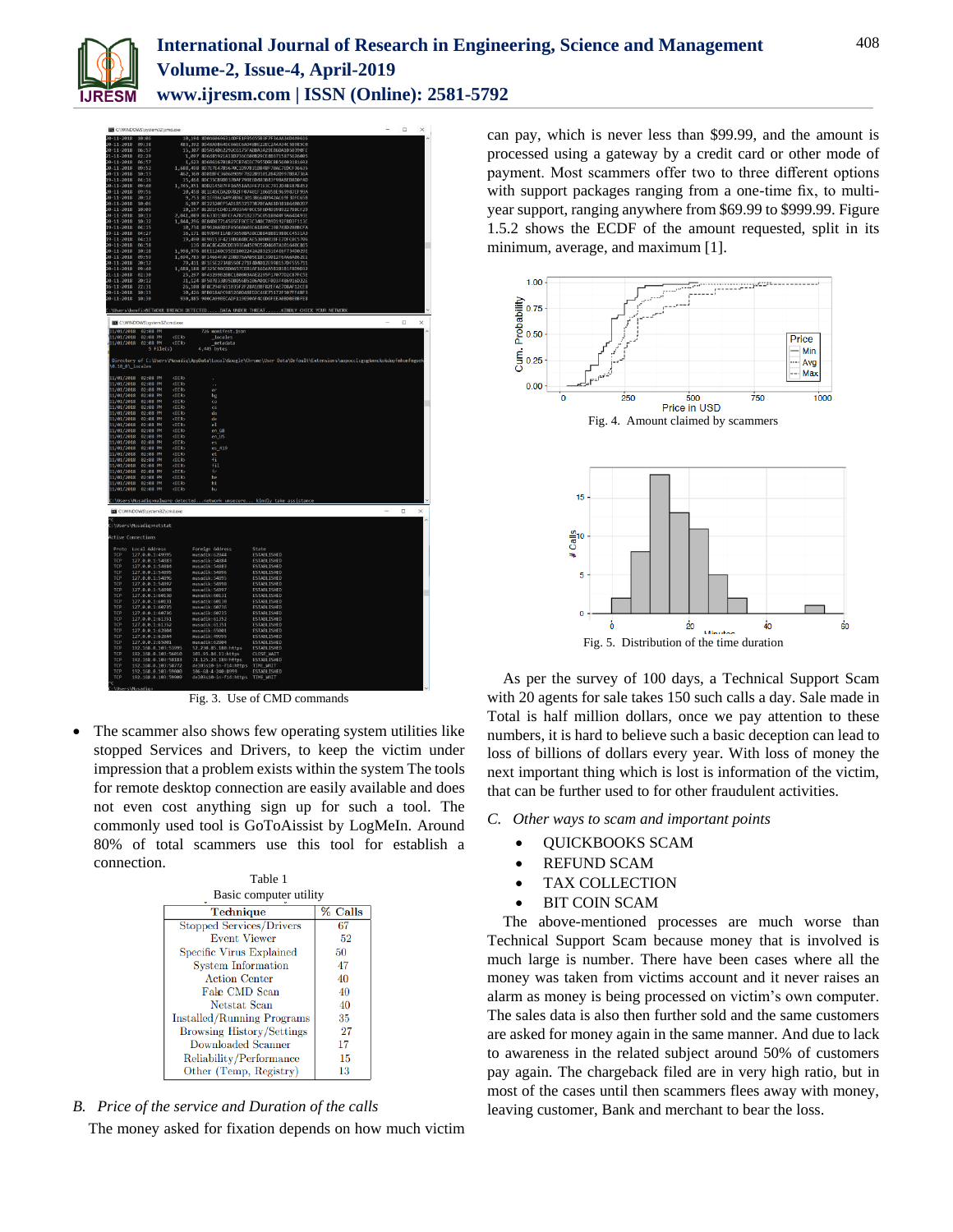

#### **5. Interaction with scammers**

The main question that arises is "How can such a basic fraud escape recent advancement in machine learning techniques and data mining-based systems".

Based on the research answer to this question is very simple, once the remote connection of a user's computer is taken and user is already playing on the hands of the scammers, the transaction that would be made will have users consent and hence it bypasses most of tools used in monitoring electronic fraud. And most of times scammer gets away with money. The need is to identify payments made by the scammers by remotely connecting with victim's computer as fraudulent transactions. And, also technical support scams are still basic scams compared to other scams that have evolved from the same idea of taking remote control and later on deceive the user. This approach may put an end to other scams that have use the same attack plan.

# **6. Objective**

The objective of the research is to identify all the transactions made on any remotely monitored computer as fraudulent transactions. The scam has now spread to various other platforms but still gaining access of victim's computer remain a key point of all these scams. So, I believe once our payment gateways will be able to decline payments made on remotely monitored computers, it will put an end to most of such scams. There are cases where victims end up paying these scammers by send physical checks, gift cards like ITunes, Wal-Mart coupons, amazon gift cards. But the most transaction are made via credit cards and we will lay our focus on the objective stated above.

# **7. Research methodology**

The research method will be purely based on survey results that will be conducted by first hand interaction with call vendors and scammers themselves, to join all the dots to prove how such scams are advancing to different platforms and why payment transitions made on a remotely monitored computer should be considered as fraudulent.

### **8. Sources of resource**

Primary source: Surveys conducted while direct interactions with different kind of scam establishments present in the area of research.

Secondary source: purchasing calls from the call vendors. The leads as we know and even has been explained by the team of stony brooks university in their paper, are provided by these call vendors whole use domain parking and other techniques to generate the calls. So, our attempt will be get hold of this data and analyze it summarize and provide proof to our objective.

# **9. Expected outcome of the study**

As increase in usage of credit cards has become more and

more common in every field of the daily life, credit card fraud has become much more evident. To improve security of the financial transaction systems in an effective way, building an efficient credit card fraud detection system is one of the major tasks for the financial institutions.

The project has the goal of identifying Payment Transactions made on Remote Accessed computers as fraudulent charges. This paper can also help researchers for designing, developing and implementing a risk scoring system (using data mining techniques), that can put an end to most proportion of the online scams.

## **10. Conclusion**

This paper presents an overview on Technical Support Scams.

#### **References**

- [1] Nuno Carneiro, Gonadal Figueroa, Miguel Costa (3 Jan 2017), "A data mining based system for credit-card fraud detection in e-tail", Decision Support Systems.
- [2] Najmeh Miramirkhani, Oleksii Starov, Nick Nikiforakis (19 Mar 2017)," Dial One for Scam: A Large-Scale Analysis of Technical Support Scams".
- [3] Evandro Caldeira, Gabriel Brand˜ao, Adriano C. M. Pereira, (2014)," Fraud Analysis and Prevention in e-Commerce Transactions", 9th Latin American Web Congress.
- [4] Parvinder Singh, Mandeep Singh, (February 2015)," Fraud Detection by Monitoring Customer Behavior and Activities", International Journal of Computer Applications, Volume 111, No. 11.
- [5] Agten, P., Joosen, W., Piessens, F., and Nikiforakis, N. Seven months' worth of mistakes: A longitudinal study of typo squatting abuse. In Proceedings of the 22nd Network and Distributed System Security Symposium (NDSS) (2015).
- [6] Alrwais, S., Yuan, K., Alowaisheq, E., Li, Z., and Wang, X. Understanding the Dark Side of Domain Parking. In Proceedings of the USENIX Security Symposium (2014).
- [7] C. Phua, V. Lee, Smith, R. Gayler, A comprehensive survey of data mining-based accounting-fraud detection research, International Conference on Intelligent Computation Technology and Automation 1 (2010) 50–53. doi:10.1109/ICICTA.2010.831.
- [8] Costin, A., Isacenkova, J., Balduzzi, M., Francillon, A., and Balzarotti, D. The role of phone numbers in understanding cyber-crime schemes.
- [9] Google. How we fought bad ads in 2015.
- https://googleblog. blogspot.com/2016/01/better-ads-report.html. [10] Google's Anti-Malvertising Team.
- Anti-malvertising.com. http://www.anti-malvertising.com/.
- [11] Gupta, P., Srinivasan, B., Balasubramaniyan, V., and Ahamad, M. Phoneypot: Data-driven understanding of telephony threats. In Proceedings of the 22nd Network and Distributed System Security Symposium (NDSS) (2015).
- [12] Harley, D., Grooten, M., Burn, S., and Johnston, C. My PC has 32,539 errors: how telephone support scams really work. In Virus Bulletin (2012).
- [13] Invernizzi, L., Comparetti, P. M., Benvenuti, S., Kruegel, C., Cova, M., and Vigna, G. Evilseed: A guided approach to finding malicious web pages. In IEEE Symposium on Security and Privacy (2012).
- [14] Khan, M. T., Huo, X., Li, Z., and Kanich, C. Every second counts: Quantifying the negative externalities of cybercrime via typo squatting. In Proceedings of the 36<sup>th</sup> IEEE Symposium on Security and Privacy (2015).
- [15] Kharraz, A., and Robertson, W., Balzarotti, D., Bilge, L., and Kirda, E. Cutting the Gordian knot: A look under the hood of ransom ware attacks. In Proceedings of the 12th Conference on Detection of Intrusions and Malware &Vulnerability Assessment (DIMVA) (2015).
- [16] https://www.chargebee.com/blog/credit-card-fraud-detection-tools/